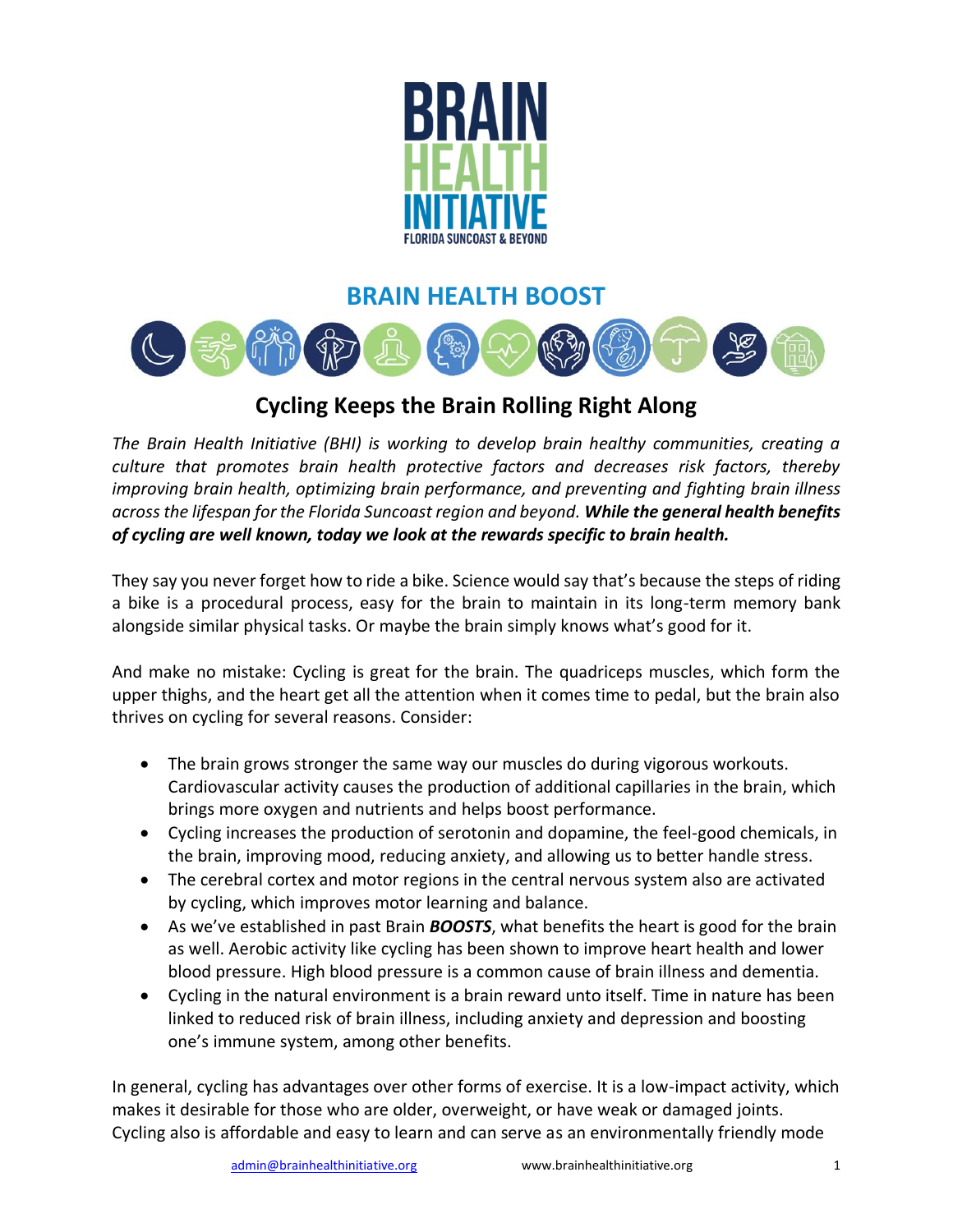of transportation.

Of course, safety is a concern for those who ride bicycles near motor vehicles. A [Harvard Health](https://www.health.harvard.edu/newsletter_article/getting-back-on-the-bike#:~:text=But%20for%20the%20most%20part,heart%20work%20a%20little%20harder)  [report](https://www.health.harvard.edu/newsletter_article/getting-back-on-the-bike#:~:text=But%20for%20the%20most%20part,heart%20work%20a%20little%20harder) says between 700 and 800 Americans are killed annually in bicycle crashes, and another 40,000 people are injured. But cyclists can reduce the risk by learning and obeying traffic laws and always wearing a helmet (see more safety tips below).

Another [Harvard Health report](https://www.health.harvard.edu/blog/11813-2017061511813) indicates the benefits of cycling make it worth going the extra mile to stay safe. University of Glasgow researchers followed more than 263,000 commuters in England, Scotland, and Wales for an average of five years. The participants were divided into five groups based on how they traveled to work on a typical day (walking, cycling, riding in a car of public transportation, a mix of walking and riding, and a mix of cycling and riding). The study found that bike commuters had a lower risk of being diagnosed with cardiovascular disease or cancer, or dying of any cause, during the five-year period, when compared to those who rode to work.

"The benefits of regular physical activity are well documented, but there have been concerns that traffic crashes may negate the benefits from commuting by bicycle," said Dr. Walter Willett, professor of epidemiology and nutrition at Harvard T.H. Chan School of Public Health, and a bicycle commuter. "This study is important because it confirms, with a much larger sample size, previous findings from other countries. Moreover, it shows that the benefits strongly outweigh the risks."

## **WHAT YOU CAN DO TODAY TO PROTECT YOUR BRAIN HEALTH**

*Safety is extremely important when it comes to cycling. The BHI offers several ways to maximize safety and make cycling less stressful:*

- **FIRST, CONSULT A PHYSICIAN.** Those with certain medical conditions have legitimate concerns about fitness or accidents. Let a doctor make the call. It's possible indoor cycling may be a better option.
- **ALWAYS WEAR A HELMET.** Research indicates wearing a helmet reduces severe head injury risk in a crash by about 50 percent.
- **PUT ON BIKING ATTIRE.** Bright colors and reflective material make cyclists more visible to drivers. The fabric also controls moisture and can prevent chafing.
- **FIND THE RIGHT BIKE.** Visit a bicycle shop to get advice on picking out a bike that puts the least amount of stress on the body.
- **GET IN POSITION.** Make sure the saddle is set at a position where you feel comfortable and your legs have plenty of room to push the pedals.
- **DODGE POLLUTION.** Choose biking routes that avoid rush hour traffic or any manufacturing or construction pollution.
- **EXPLORE THE TRAILS.** See the beautiful sites of the Suncoast on bike trails such as the Legacy Trail in Sarasota or Robinson Preserve in Bradenton.